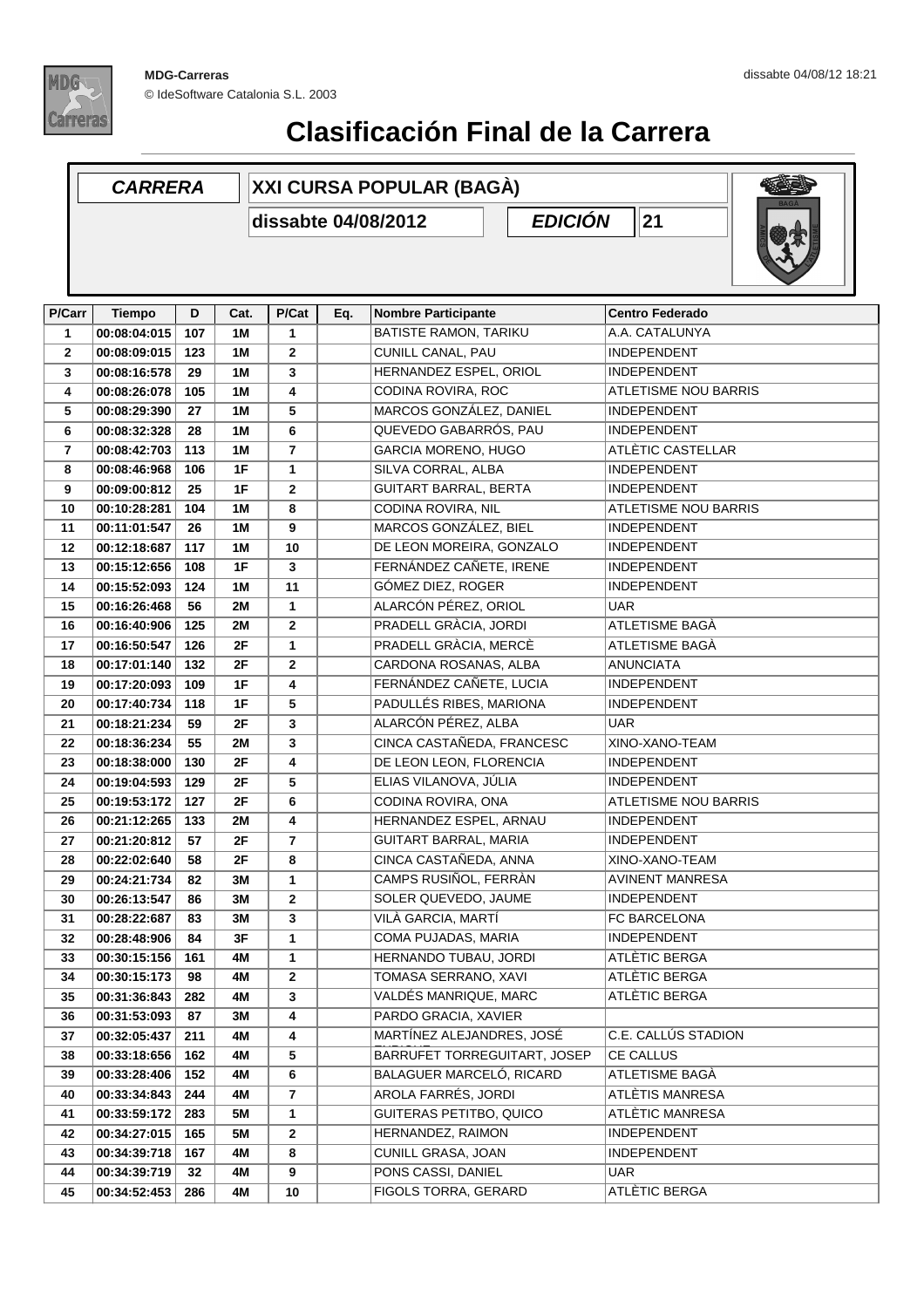

## **Clasificación Final de la Carrera**

| 46       | 00:35:12:515                 | 79         | 3F              | $\mathbf{2}$         | <b>BELMONTE MOLINA, IRINA</b>                  | ATLÈTIC SANT BOI                      |
|----------|------------------------------|------------|-----------------|----------------------|------------------------------------------------|---------------------------------------|
| 47       | 00:35:24:515                 | 67         | 4M              | 11                   | ARTIGAS GUTIÉRREZ, PERE                        | ATLETISME BAGÀ                        |
| 48       | 00:35:25:515                 | 77         | 4M              | 12                   | RODRÍGUEZ RUBIO, EDGAR                         | ATLETISME BAGÀ                        |
| 49       | 00:35:26:640                 | 164        | 4M              | 13                   | RODRÍGUEZ RAMOS, JUAN JESÚS                    | <b>CE CALLUS</b>                      |
| 50       | 00:35:42:875                 | 155        | 4M              | 14                   | MILLÁN SÁNCHEZ, XAVIER                         | ATLETISME BAGÀ                        |
| 51       | 00:35:53:312                 | 207        | 4M              | 15                   | MULLOR RODRÍGUEZ, ÒSCAR                        | CAT. RUNNERS                          |
| 52       | 00:36:17:172                 | 287        | 4M              | 16                   | SAYAS PÉREZ, GERARD                            | <b>INDEPENDENT</b>                    |
| 53       | 00:36:18:312                 | 278        | 4M              | 17                   | SERRA PEÑA, MIQUEL                             | ATLÈTIC BERGA                         |
| 54       | 00:36:22:484                 | 274        | 5M              | $\mathbf{3}$         | <b>BUSCART PLANA, RAMON</b>                    | ATLÈTIC MANRESA                       |
| 55       | 00:36:55:203                 | 923        | 4F              | 1                    | GARCIA, IOLANDA                                | CE CALLÚS                             |
| 56       | 00:37:29:359                 | 202        | 4M              | 18                   | ALBA ALONSO, CARLOS                            | ABB MOTORS                            |
| 57       | 00:37:37:250                 | 291        | 4M              | 19                   | PUNTAS GARCIA, OCTAVI                          | <b>INDEPENDENT</b>                    |
| 58       | 00:37:41:859                 | 546        | 4M              | 20                   | SILVA INFANTE, JUAN JOSÉ                       | ATLETISME BAGÀ                        |
| 59       | 00:38:03:375                 | 166        | 4M              | 21                   | PARDINILLA VILAPLANA, JOAN                     | <b>INDEPENDENT</b>                    |
| 60       | 00:38:09:390                 | 88         | 3F              | $\mathbf{3}$         | SOLER QUEVEDO, ELVIRA                          | <b>INDEPENDENT</b>                    |
| 61       | 00:39:18:718                 | 163        | 6M              | $\mathbf{1}$         | MESA LUQUE, MANUEL                             | FONDISTES SANT JOAN DESPÍ             |
| 62       | 00:39:44:437                 | 150        | 4M              | 22                   | AMILLS RIBAS, MARC                             | <b>INDEPENDNET</b>                    |
| 63       | 00:39:46:203                 | 151        | <b>5M</b>       | 4                    | REIXACH VALLÈS, JORDI                          | OSON@CORRE/CA VIC                     |
| 64       | 00:39:59:515                 | 203        | 5M              | 5                    | AGUILANIEDO GONELL, JORDI                      | <b>AVINENT MANRESA</b>                |
| 65       | 00:40:01:203                 | 277        | 5M              | 6                    | VILÀ CARRETER, JOSEP                           | <b>MOUNTAIN RUNNERS</b>               |
| 66       | 00:40:12:593                 | 204        | <b>5M</b>       | $\overline{7}$       | MOLINA PÉREZ, BERNARDO                         | <b>INDEPENDENT</b>                    |
| 67       | 00:40:26:078                 | 577        | 6M              | $\overline{2}$       | COLLADO MORILLAS, JOSE MARIA                   | ATLETISME BAGÀ                        |
| 68       | 00:40:28:218                 | 747        | <b>5M</b>       | 8                    | ALARCÓN PALLAS, LLUÍS                          | UAR                                   |
| 69       | 00:40:42:453                 | 208        | <b>5M</b>       | 9                    | JIMÉNEZ FRESNEDA, JORDI                        | ATLETISME BAGÀ                        |
| 70       | 00:40:42:469                 | 288        | <b>5M</b>       | 10                   | GARCIA MARTÍNEZ, JUAN                          | ABB MOTORES                           |
| 71       | 00:40:56:562                 | 263        | 4M              | 23                   | OLIVER LORENTE, MARC                           | <b>INDEPENDENT</b>                    |
| 72       | 00:41:13:547                 | 226        | 4M              | 24                   | PARCERISA ROSELL, ERNEST                       | VIDÀRAB                               |
| 73       | 00:41:51:172                 | 579        | 6M              | 3                    | BONO SÁNCHEZ, JOSÉ                             | <b>MADTEAM</b>                        |
| 74       | 00:42:17:125                 | 99         | 4M              | 25                   | PADULLÉS CASERO, RAÜL                          | RUNNERSWORLD SABADELL                 |
| 75       | 00:42:19:000                 | 728        | <b>5M</b>       | 11                   | GIL MARTÍN, MARÇAL                             | ATLETISME BAGÀ                        |
| 76       | 00:42:39:718                 | 575        | 6M              | 4                    | TUNEU ARXER, RAMON                             | <b>CER</b>                            |
| 77       | 00:42:47:187                 | 276        | 4M              | 26                   | ROMEU FONT, PERE                               | <b>INDEPENDENT</b>                    |
| 78       | 00:42:55:968                 | 910        | 4F              | $\mathbf{2}$         | GRÀCIA LÓPEZ, MERCÈ                            | ATLETISME BAGÀ                        |
| 79       | 00:43:09:078                 | 292        | <b>5M</b>       | 12                   | SAYAS FERRER, JOSÉ                             | INDEPENDENT                           |
| 80       | 00:43:57:203                 | 906        | 4F              | 3                    | <b>VILLAR COLOMÉ, ESTER</b>                    | RUNNERS PA SUCAT AMB OLI              |
| 81       | 00:44:17:109 538             |            | 6M              | 5                    | RUBIO GÓMEZ, FRANCISCO                         | XINO-XANO TEAM                        |
| 82       | 00:44:29:562                 | 284        | <b>5M</b>       | 13                   | LLURDÉS COIT, JOAN CARLES                      | RUNNERS WALKERS                       |
| 83       | 00:44:40:250                 | 695        | <b>5M</b>       | 14                   | DOMÈNECH LOZANO, JORDI                         | ATLETISME BAGÀ                        |
| 84       | 00:45:18:843                 | 275        | 4M              | 27                   | VIVÓ RUIZ, DIDAC                               | A.C. LILLET                           |
| 85       | 00:45:24:953                 | 909        | 5F              | 1                    | MOLINA PUYO, PURI                              | <b>INDEPENDENT</b>                    |
| 86       | 00:45:45:047                 | 100        | 4M              | 28                   | PASCUAL VIVÓ, XAVIER                           | ATLETISME BAGÀ                        |
| 87       | 00:46:23:453                 | 904        | 4F              | 4                    | MIRÓ CASAMAJÓ, MARIONA                         | <b>INDEPENDENT</b>                    |
| 88       | 00:46:38:406                 | 285        | <b>5M</b>       | 15                   | PERDIGÓ PONS, JOAN RAMON                       | ATLETISME BAGÀ                        |
| 89       | 00:47:12:187                 | 712        | <b>5M</b>       | 16                   | VILAR SERRAT, JAUME<br>CINCA LLORDÉS, FRANCESC | OLÍMPIC MANLLEU                       |
| 90       | 00:47:46:312                 | 748        | 6M              | 6                    | ANGUS DOMINGO, JUAN                            | XINO XANO TEAM                        |
| 91       | 00:50:31:672                 | 160<br>252 | <b>5M</b>       | 17                   | FERNÁNDEZ ALARCOÓN, JOSE                       | OLÍMPIC MANLLEU<br><b>INDEPENDENT</b> |
| 92       | 00:52:08:234                 |            | 4M              | 29                   | SÁNCHEZ COVES, JUAN JOSÉ                       |                                       |
| 93<br>94 | 00:53:14:500<br>00:53:14:516 | 156<br>696 | 6M<br><b>5M</b> | $\overline{7}$<br>18 | SANCHO GARCIA, CARLES                          | <b>INDEPENDENT</b><br>CORREDORS.CAT   |
| 95       | 00:53:29:765                 | 273        | 4M              | 30                   | CASELLAS MARSINYACH, JORDI                     | <b>INDEPENDENT</b>                    |
| 96       | 00:54:38:328                 | 578        | <b>5M</b>       | 19                   | HALDON LORMAN, JOAN                            | <b>INDEPENDENT</b>                    |
| 97       | 00:55:48:765                 | 293        | 4M              | 31                   | CANO MARTÍNEZ, DAVID                           | ATLETISME BAGÀ                        |
| 98       | 00:56:08:312                 | 5          | 4M              | 32                   | PIQUE HUGUET, VICENÇ                           | <b>INDEPENDENT</b>                    |
|          |                              |            |                 |                      |                                                |                                       |
| 99       | 00:56:10:531                 | 905        | 4F              | 5                    | RODRÍGUEZ GABAS, MONTSE                        | <b>INDEPENDENT</b>                    |